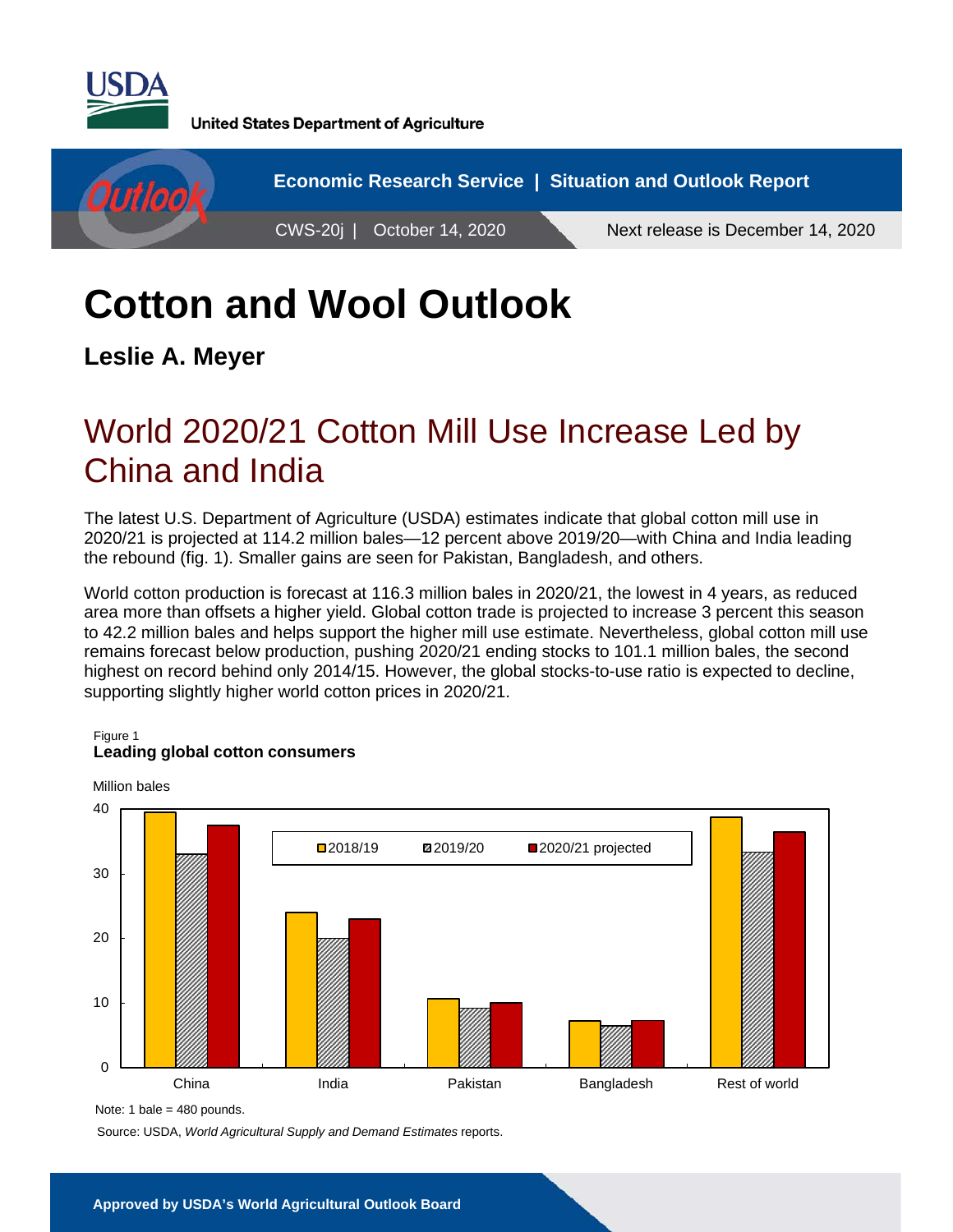## **Domestic Outlook**

### U.S. Cotton Crop Forecast Marginally Lower in October

According to USDA's October *Crop Production* report, 2020 U.S. cotton production is estimated at 17.0 million bales, marginally below last month's forecast but 14 percent (2.9 million bales) lower than the 2019 crop. If realized, 2020 U.S. cotton production would be the smallest since 12.9 million bales were produced in 2015.

The 2020 U.S. upland cotton crop is forecast at 16.5 million bales, compared with last season's 19.2 million bales. During the previous 20 years, the October upland production estimate was above the final estimate 11 times and below it 8 times; no production forecast was published in 2013. Past differences between the October estimate and final production indicate that chances are two out of three that the 2020 upland crop will range between 15.6 million bales and 17.4 million bales.

Upland cotton production is forecast to decrease in each region of the Cotton Belt this season (fig. 2). In the Southeast, 2020 cotton production is projected at 4.5 million bales—down 1.2 million from last season but slightly above the 2015-19 average—as both area and yield are lower this season. Cotton area in 2020 is forecast at its lowest in 4 years, with harvested area estimated at 2.3 million acres—nearly 600,000 acres below 2019. The Southeast yield is projected at 928 pounds per harvested acre in 2020, compared with the 5-year average of 865 pounds.

The 2020 Delta cotton crop is estimated at approximately 4.3 million bales, the smallest since 2016, as area is also the lowest in 4 years. In 2020, cotton harvested acreage is forecast at about 1.8 million acres, slightly above the 5-year average. Meanwhile, the region's yield is projected at a record 1,159 pounds per harvested acre. However, the October crop estimates do not include any potential impacts from Hurricane Delta; these effects would be included in USDA's November *Crop Production* report.



### **U.S. regional upland cotton production**

Figure 2

Source: USDA, National Agricultural Statistics Service, *Crop Production* reports.

**2**  Cotton and Wool Outlook, CWS-20j, October 14, 2020 USDA, Economic Research Service

Note: 1 bale =  $480$  pounds.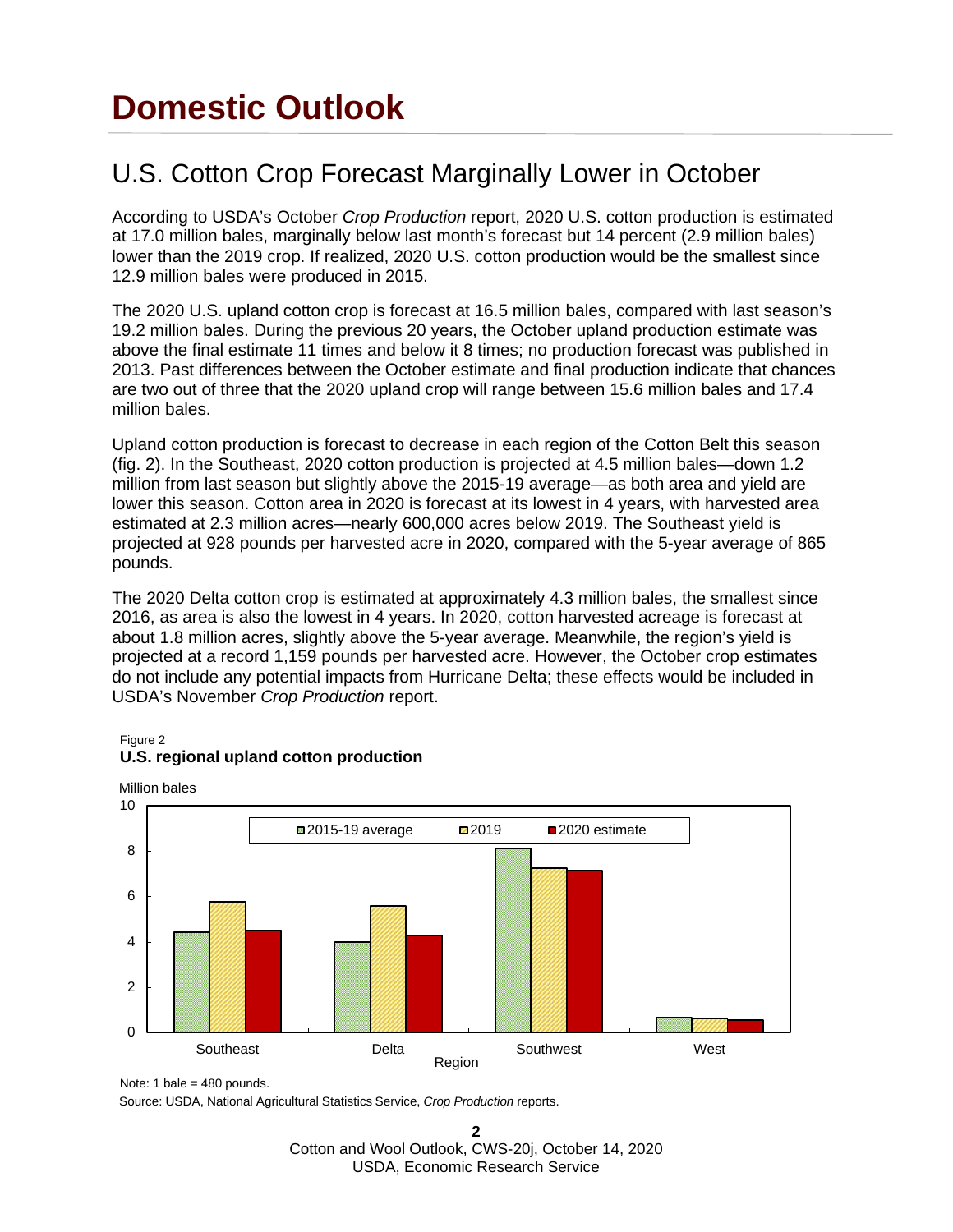In the Southwest, the 2020 upland crop is forecast at nearly 7.2 million bales, slightly (1.5 percent) below last season and the smallest crop in 5 years. While 2020 planted area was reduced to 7.5 million acres—the lowest in 4 years—limited rainfall throughout much of the growing season increased abandonment and reduced harvested area to an estimated 4.5 million acres, the lowest in 7 years. As a result, 2020 Southwest abandonment is projected higher at 40 percent, compared with last season's 25.5 percent and the 5-year average of 21 percent. Meanwhile, the 2020 Southwest upland yield is projected higher at 762 pounds per harvested acre, compared with last season's 594 pounds.

In the West, the 2020 upland crop is projected at 550,000 bales, compared with 631,000 bales in 2019. Although the region's upland cotton area is the lowest since 2015, a higher yield this season is expected to keep production from declining further, as crop conditions have been favorable this season. The extra-long staple (ELS) crop—grown mainly in the West—is projected at only 545,000 bales in 2020, down from 685,500 bales in 2019 and the lowest crop since 2015. ELS area decreased for the third consecutive year in 2020, as stocks at the start of the season had climbed to a record 382,000 bales.

Total 2020 U.S. cotton harvested area is estimated at 9.0 million acres, compared with last season's 11.6 million acres. The national yield is projected at a record 909 pounds per harvested acre, compared with 2019's 823 pounds. As of October 11, 26 percent of the U.S. cotton crop had been harvested, slightly below last season's 30 percent and the 2015-19 average of 27 percent. Meanwhile, 2020 U.S. cotton crop conditions have continued below last season and the 5-year average. As of October 11, 40 percent of the cotton area was rated "good" or "excellent," similar to last year; however, 30 percent of the crop area was rated "poor" or "very poor," compared with 21 percent a year ago. For current production estimates by State, see table 10 published separately with this report.

### U.S. Cotton Demand and Stocks Estimates Unchanged

The U.S. cotton demand estimate for 2020/21 remains projected at 17.1 million bales in October but is 3 percent below 2019/20 and the lowest in 5 years. U.S. cotton exports account for the majority of demand and are forecast at 14.6 million bales, with mill use projected to contribute the remaining 2.5 million bales in 2020/21. Despite a higher world mill use forecast—along with increased foreign import demand for raw cotton—competitively priced supplies from around the world are seen limiting U.S. cotton shipments in 2020/21. As a result, the U.S. share of global trade is forecast lower in 2020/21 at about 35 percent—compared with last season's 38 percent and the lowest since 2015/16—as uncertainties remain surrounding the mill use recovery from the COVID-19 pandemic (fig. 3).

With the U.S. cotton demand projection unchanged this month and a marginal production adjustment, the U.S. ending stocks estimate for 2020/21 remains forecast at 7.2 million bales, slightly below last season's 12-year high. The stocks-to-use ratio is expected to reach 42 percent by the end of 2020/21, slightly above last season and the highest since 2007/08. However, based on the global supply and demand estimates and recent prices, the 2020/21 average U.S. upland cotton farm price is forecast higher at 61 cents per pound, compared with the final 2019/20 estimate of 59.6 cents per pound.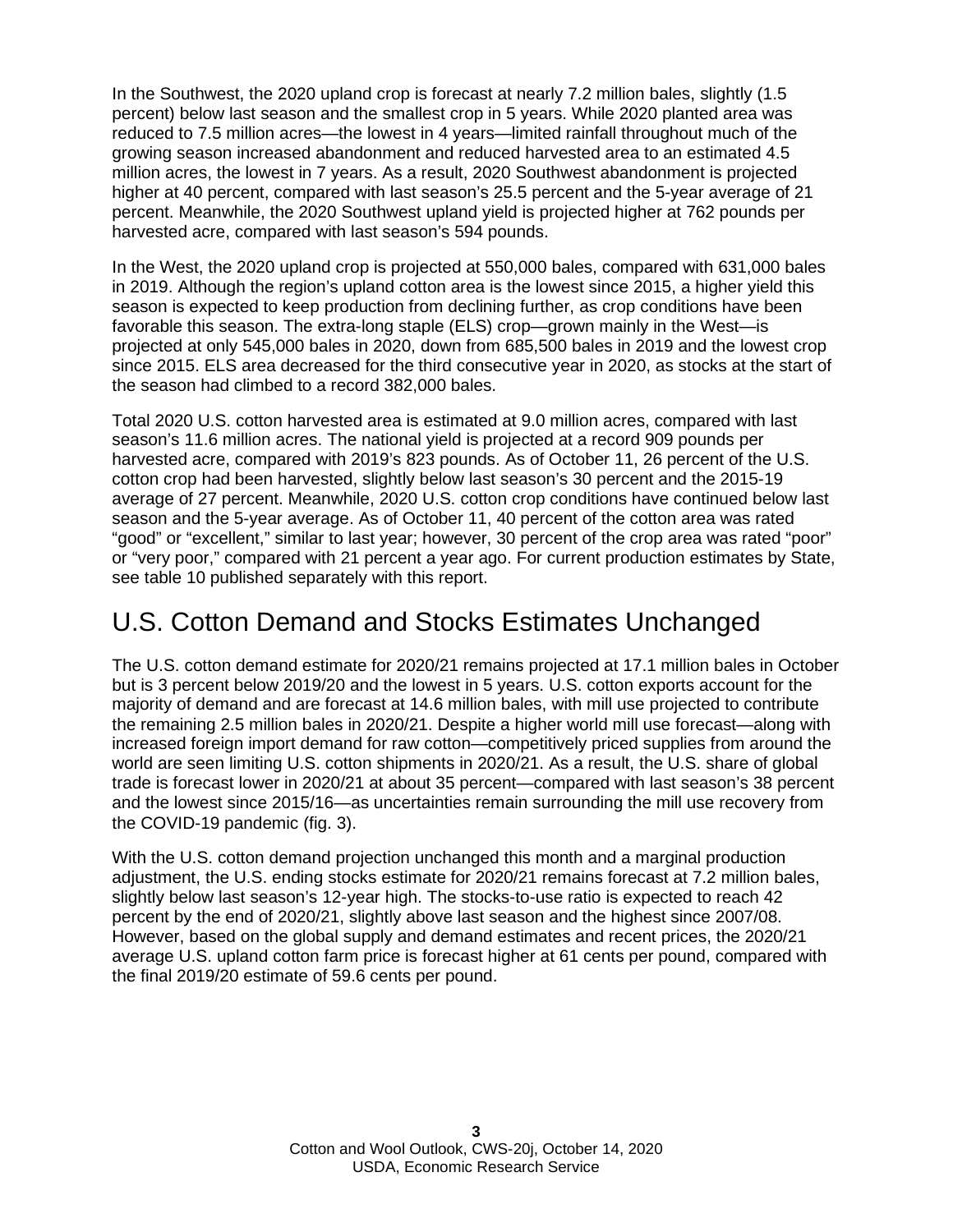#### Figure 3 **U.S. cotton exports and share of global trade**



Source: USDA, *World Agricultural Supply and Demand Estimates* reports.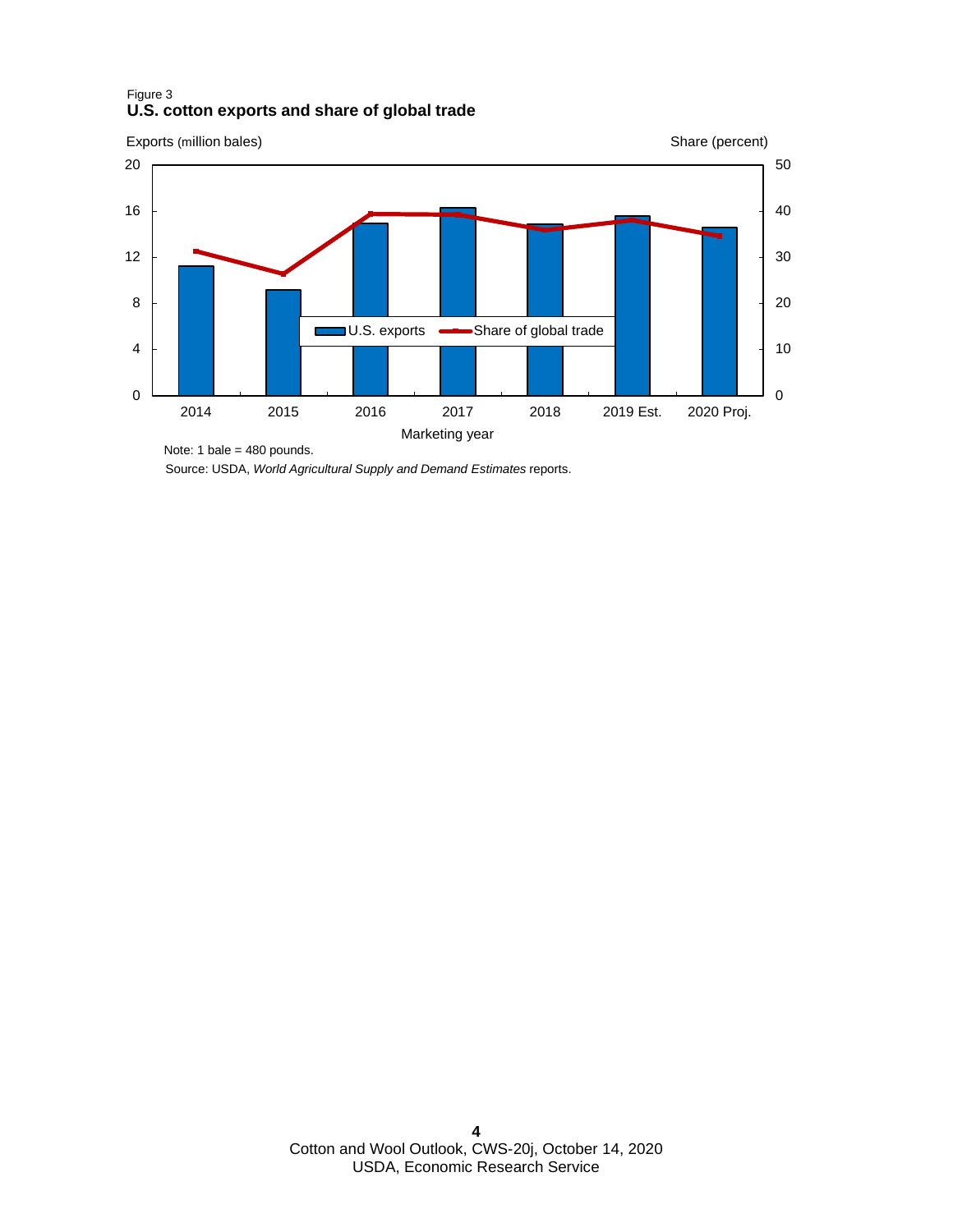### World Cotton Production To Decline in 2020/21

Global cotton production in 2020/21 is projected at 116.3 million bales, slightly (1 percent) below last month's projection but nearly 5.6 million bales (4.5 percent) below 2019/20. The October production estimate includes decreases for Mali, Pakistan, and Greece, with estimates for the top 4 producing countries unchanged this month. Global harvested area is forecast lower at 32.6 million hectares (80.6 million acres) in 2020/21, the lowest in 4 years. The world cotton yield in 2020/21 is projected at 776 kilograms (kg) per hectare (692 pounds per acre), similar to the previous 3-year average.

Cotton production among the major-producing countries this season is mixed compared with 2019/20 (fig. 4). Production in India—the leading cotton producer—is forecast at 30.0 million bales, 500,000 bales above 2019/20, as both area and yield are projected higher this season. Harvested area in India is estimated at a record 13.4 million hectares in 2020/21, attributable to labor shortages for rice planting in the North and Government policies supporting cotton area in the South this season. In addition, a marginally higher yield (487 kg per hectare) is expected to boost the crop to its second highest, behind 2013/14's record of 31.0 million bales. India is forecast to account for nearly 26 percent of the global crop in 2020/21.

For China, 2020/21 cotton production is forecast at 27.25 million bales, unchanged from the year before, with area and yield changes offsetting. While harvested area is forecast 200,000 hectares lower, at 3.25 million hectares, excellent growing conditions support a rising national yield that is projected at a record 1,826 kg per hectare in 2020/21. China is expected to account for 23 percent of world production this season. On the other hand, cotton production in Pakistan is projected to decrease 400,000 bales in 2020/21 to 5.8 million bales, as a 10-percent reduction in area more than offsets a modest yield increase to 574 kg per hectare. Pakistan is forecast to account for 5 percent of the global cotton crop in 2020/21.

#### Figure 4 **World cotton production**



Source: USDA, *World Agricultural Supply and Demand Estimates* reports.

**5** Cotton and Wool Outlook, CWS-20j, October 14, 2020 USDA, Economic Research Service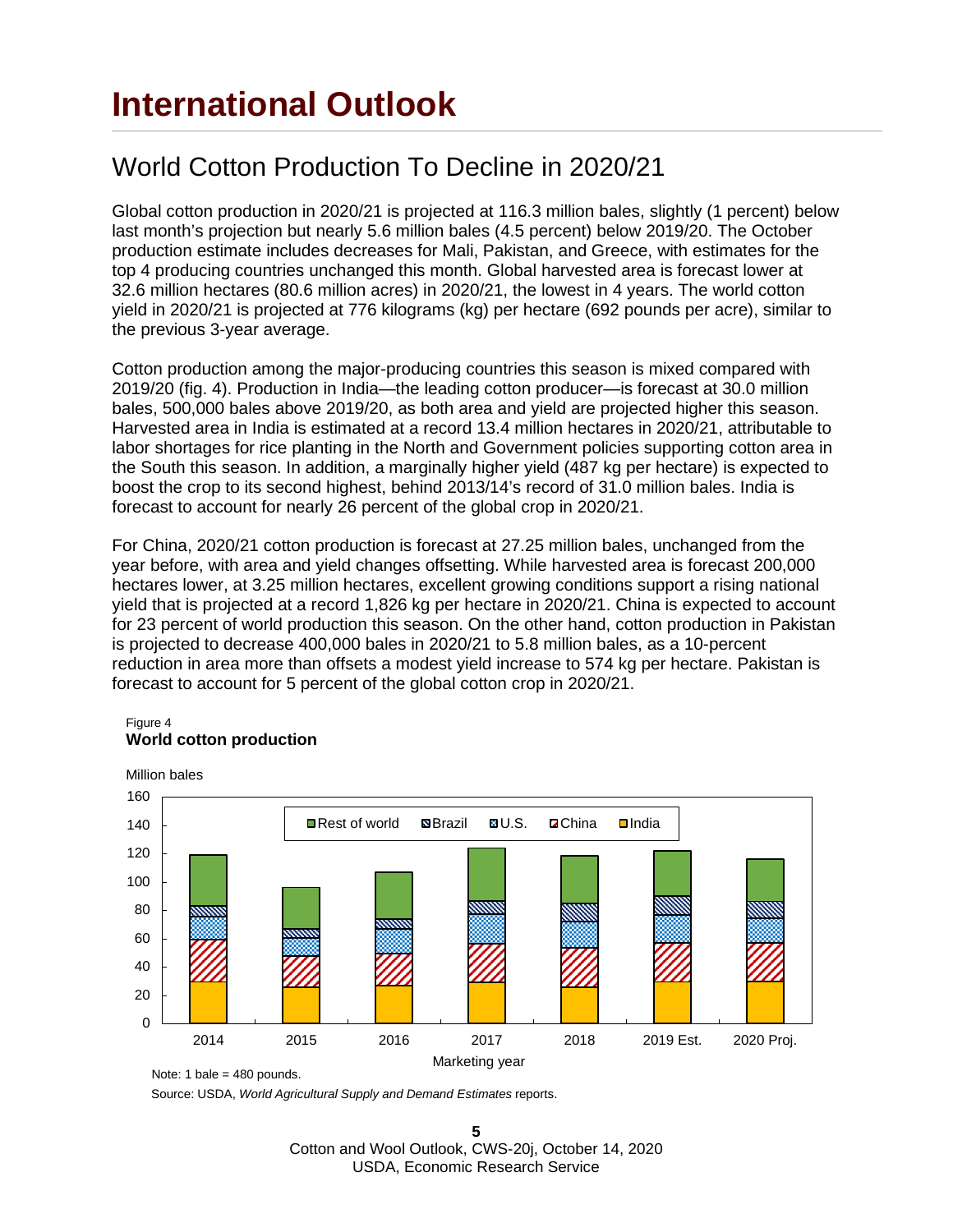For the Southern Hemisphere countries of Brazil and Australia, 2020/21 cotton production is projected to move in opposite directions. In 2019/20, Brazil produced a record crop of 13.45 million bales, with its largest area since 1991/92 and a record national yield of 1,759 kg per hectare. In 2020/21, a 7-percent reduction in Brazil's area—along with a slightly lower yield—is expected to reduce the crop nearly 11 percent to 12.0 million bales, or 10 percent of global production. In contrast, Australia's 2020/21 cotton production is forecast to increase significantly from last season's drought-impacted crop. Australia's area and production in 2020/21 are projected substantially higher at 300,000 hectares and 2.1 million bales, respectively.

### Global Cotton Mill Use Forecast To Rise in 2020/21

World cotton consumption in 2020/21 is projected to increase 12 percent this season as the global economy continues to recover from the impacts of COVID-19. At 114.2 million bales, world mill use is expected to increase more than 12 million bales this season, but the estimate remains 6 million bales below the 2018/19 level. While many countries experienced cotton mill use reductions in 2019/20, most countries are expected to see a reversal in 2020/21.

For the top cotton-spinning countries, 2020/21 mill use is forecast to expand between 6 and 15 percent, with the 6 leading countries accounting for a combined 80 percent of the world total. In 2020/21, China is forecast to spin 37.5 million bales of raw cotton, approximately 13.5 percent (4.5 million bales) above 2019/20. China is expected to account for one-third of total global cotton consumption in 2020/21. India is also projected to experience a considerable rebound, with 2020/21 mill use forecast at 23.0 million bales, rising 15 percent or 3.0 million bales above last season. India's consumption accounts for 20 percent of the world total.

Cotton mill use is forecast to rise 800,000 bales each for Pakistan and Bangladesh in 2020/21, reaching 10.0 million bales (+9 percent) and 7.3 million bales (+12 percent), respectively. In addition, cotton mill use is expected to reach 7.0 million bales (+6 percent) in Turkey and 6.8 million bales (+11.5 percent) in Vietnam. As with the other major spinners, these countries' 2020/21 share of global mill use is near last season's.

### World Cotton Trade and Stocks To Increase in 2020/21

Global cotton trade is forecast at 42.2 million bales in 2020/21, 3 percent above last season and the highest since 2012/13's record of 46.4 million bales. Cotton exports are projected to increase for both Brazil and India, where supplies have risen considerably during the past several seasons and will compete with U.S. cotton on the global market in 2020/21. For Brazil, 2020/21 cotton exports are expected to increase for the fourth consecutive year to a record 9.7 million bales. For India, this season's cotton exports are projected to reach 5.0 million bales, compared with only 3.2 million bales in 2019/20.

With global mill use rising this season, China, Bangladesh, and Vietnam are projected as the leading raw cotton importers in 2020/21. Imports by China are forecast at 9.5 million bales (+2.4 million bales) this season—similar to 2018/19—as China adds foreign cotton to the national reserve for rotational purposes and for re-export in the form of textile and apparel products. For Bangladesh and Vietnam, 2020/21 imports are forecast at 7.3 million bales (+4 percent) and 6.8 million bales (+5 percent), respectively, supporting the forecast growth in cotton mill use there.

Based on the latest cotton supply and demand projections, global ending stocks are forecast at 101.1 million bales in 2020/21, nearly 2 percent (1.9 million bales) above a year ago and the highest since 2014/15. While stocks in most producing countries are projected to decrease in